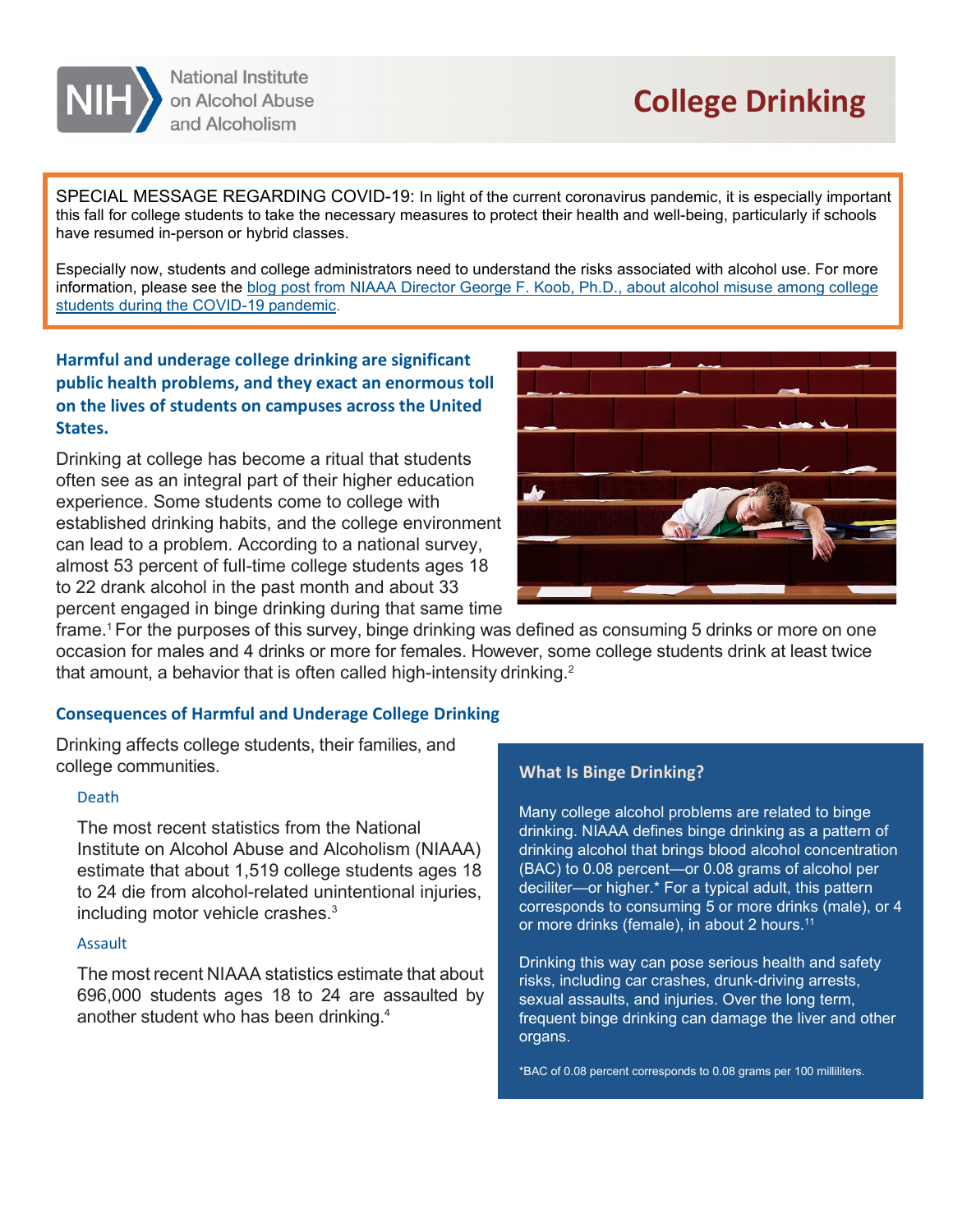#### Sexual Assault

Although estimating the number of alcohol-related sexual assaults is exceptionally challenging—since sexual assault is typically underreported—researchers have confirmed a long-standing finding that 1 in 5 college women experience sexual assault during their time in college.<sup>5</sup> A majority of sexual assaults in college involve alcohol or other substances.6,7 Research continues in order to better understand the relationships between alcohol and sexual assault among college students. Additional national survey data are needed to better estimate the number of alcohol-related assaults.

#### Academic Problems

About one in four college students report experiencing academic difficulties from drinking, such as missing class or getting behind in schoolwork.8

In a national survey, college students who binge drank alcohol at least three times per week were roughly six times more likely to perform poorly on a test or project as a result of drinking (40 percent vs. 7 percent) than students who drank but never binged. The students who binge drank were also five times more likely to have missed a class (64 percent vs. 12 percent).<sup>9</sup>

#### Alcohol Use Disorder (AUD)

Around 9 percent of full-time college students ages 18 to 22 meet the criteria for past-year AUD, according to a 2019 national survey.10

#### Other Consequences

Other consequences include suicide attempts, health problems, injuries, unsafe sexual behavior, and driving under the influence of alcohol, as well as vandalism, damage, and involvement with the police.

## **Factors Affecting Student Drinking**

Although some students come to college already having some experience with alcohol, certain aspects of college life—such as unstructured time, widespread availability of alcohol, inconsistent enforcement of underage drinking laws, and limited interactions with parents and other adults—can lead to the problem. In fact, college students have higher binge-drinking rates and a higher incidence of driving under the influence of alcohol than their noncollege peers.



## **How Much Is a Drink?**

To avoid binge drinking and its consequences, college students (and all people who drink) are advised to track the number of drinks they consume over a given period of time. That

is why it is important to know exactly what counts as a drink.

In the United States, a standard drink (or one alcoholic drink-equivalent) is one that contains 0.6 fl oz or 14 grams of pure alcohol (also known as an alcoholic drinkequivalent), which is found in the following:

- *»* 12.0 oz of beer with about 5 percent alcohol content
- *»* 5.0 oz of wine with about 12 percent alcohol content
- *»* 1.5 oz of distilled spirits (e.g., gin, rum, tequila, vodka, and whiskey) with about 40 percent alcohol content

Unfortunately, although the standard drink (or alcoholic drink-equivalent) amounts are helpful for following health guidelines, they may not reflect customary serving sizes. A large cup of beer, an overpoured glass of wine, or a single mixed drink could contain much more alcohol than a standard drink. In addition, the percentage of pure alcohol varies within and across beverage types (e.g., beer, wine, and distilled spirits).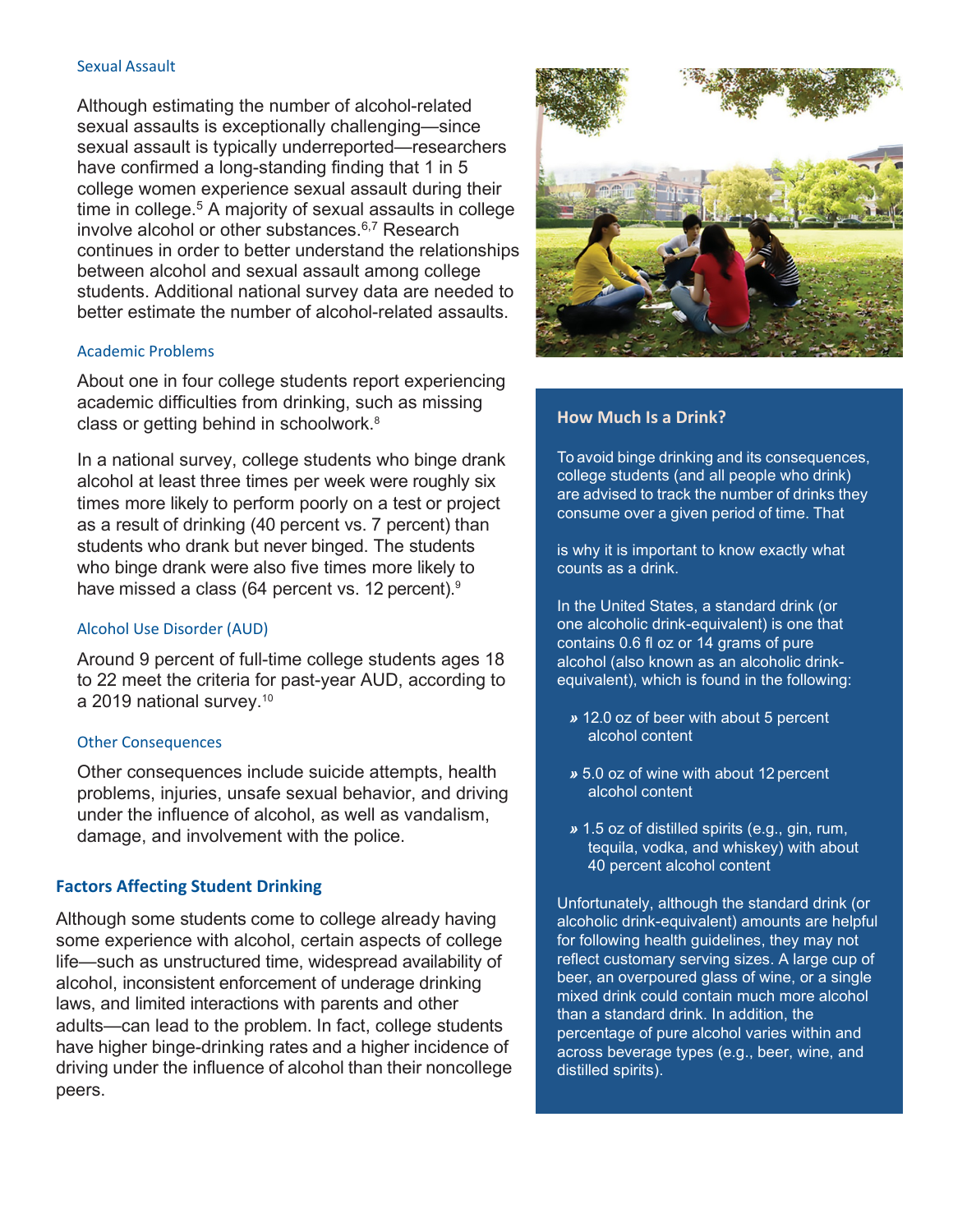The first 6 weeks of freshman year are a vulnerable time for heavy drinking and alcohol- related consequences because of student expectations and social pressures at the start of the academic year.

Factors related to specific college environments also are significant. Students attending schools with strong Greek systems or prominent athletic programs tend to drink more than students at other types of schools. In terms of living arrangements, alcohol consumption is highest among students living in fraternities and sororities and lowest among commuting students who live with their families.

An often overlooked preventive factor involves the continuing influence of parents. Research shows that students who choose not to drink often do so because their parents discussed alcohol use and its adverse consequences with them.

## **Addressing College Drinking**

Ongoing research continues to improve our understanding of how to address the persistent and costly problem of harmful and underage student drinking. Successful efforts typically involve a mix of strategies that target individual students, the student body as a whole, and the broader college community.

## Strategies Targeting Individual Students

Individual-level interventions target students, including those in higher risk groups such as firstyear students, student athletes, members of Greek organizations, and mandated students. The interventions are designed to change student knowledge, attitudes, and behaviors related to alcohol so they drink less, take fewer risks, and experience fewer harmful consequences.

Categories of individual-level interventions include the following:

- **»** Education and awareness programs
- **»** Cognitive-behavioral skills-based approaches
- **»** Motivation and feedback-related approaches
- **»** Behavioral interventions by health professionals

## Strategies Targeting the Campus and Surrounding Community

Environmental-level strategies target the campus community and student body as a whole. They are designed to change the campus and community environments where student drinking occurs. Often, a major goal is to reduce the availability of alcohol, because research shows that reducing alcohol



## **Alcohol Overdose and College Students**

Thousands of college students are transported to the emergency room each year for alcohol overdose, which occurs when there is so much alcohol in the bloodstream that areas of the brain controlling basic life-support functions—such as breathing, heart rate, and temperature control begin to shut down. Signs of this dangerous condition can include the following:

- *»* Mental confusion, stupor
- *»* Difficulty remaining conscious or inability to wake up
- *»* Vomiting
- *»* Seizures
- *»* Slow breathing (fewer than eight breaths per minute)
- *»* Irregular breathing (10 seconds or more between breaths)
- *»* Slow heart rate
- *»* Clammy skin
- *»* Dulled responses, such as no gag reflex (which prevents choking)
- *»* Extremely low body temperature, bluish skin color, or paleness

Alcohol overdose can lead to permanent brain damage or death, so a person showing any of these signs requires immediate medical attention. Do not wait for the person to have all the symptoms, and be aware that a person who has passed out can die. Call 911 if you suspect alcohol overdose.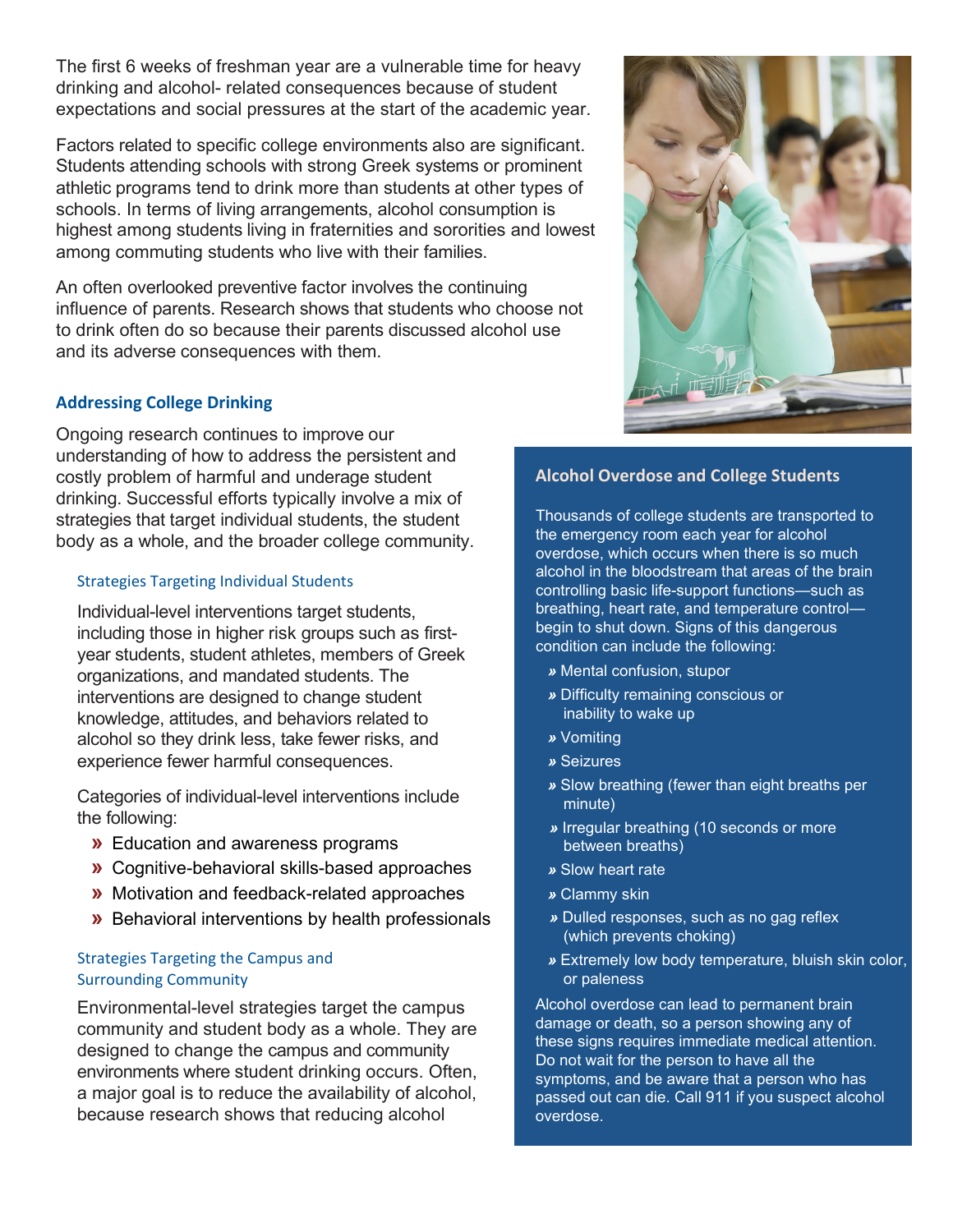availability cuts consumption and harmful consequences on campuses as well as in the general population.

## **A Mix of Strategies Is Best**

For more information on individual- and environmentallevel strategies, visit NIAAA's *CollegeAIM* (which stands for *College Alcohol Intervention Matrix*) guide and interactive website. Revised and updated in 2020, *CollegeAIM* rates more than 60 alcohol interventions for effectiveness, cost, and other factors—and presents the information in a user-friendly and accessible way.

In general, the most effective interventions in



*CollegeAIM* represent a range of counseling options and policies related to sales and access. After analyzing alcohol problems at their own schools, officials can use the *CollegeAIM* ratings to find the best combination of interventions for their students and unique circumstances.

Research suggests that creating a safer campus and reducing harmful and underage student drinking will likely come from a combination of individual- and environmental-level interventions that work together to maximize positive effects. Strong leadership from a concerned college president in combination with engaged parents, an involved campus community, and a comprehensive program of evidence-based strategies can help address harmful student drinking.

## For more information, please visit: https://[www.collegedrinkingprevention.gov/CollegeAIM](http://www.collegedrinkingprevention.gov/CollegeAIM)

- 1 SAMHSA, Center for Behavioral Statistics and Quality. 2019 National Survey on Drug Use and Health. Table 6.21B—Types of Illicit Drug, Tobacco Product, and Alcohol Use in Past Month among Persons Aged 18 to 22, by College Enrollment Status and Gender: Percentages, 2018 and 2019. [https://www.samhsa.gov/data/sites/default/files/reports/rpt29394/NSDUHDetailedTabs2019/NSDUHDetTabsSect6pe2019.htm#tab6-21b.](https://www.samhsa.gov/data/sites/default/files/reports/rpt29394/NSDUHDetailedTabs2019/NSDUHDetTabsSect6pe2019.htm#tab6-21b) Accessed January 11, 2021.
- <sup>2</sup> Hingson, R.W.; Zha, W.; and White, A.M. Drinking beyond the binge threshold: Predictors, consequences, and changes in the U.S. *American Journal of Preventive Medicine* 52(6):717–727, 2017. PMID: 28526355
- <sup>3</sup> Methodology for arriving at estimates described in Hingson, R.; Zha, W.; and Smyth, D. Magnitude and trends in heavy episodic drinking, alcoholimpaired driving, and alcohol-related mortality and overdose hospitalizations among emerging adults of college ages 18–24 in the United States, 1998–2014. *Journal of Studies on Alcohol and Drugs* 78(4):540–548, 2017. PMID:28728636
- <sup>4</sup> Methodology for arriving at estimates described in Hingson, R.; Heeren, T.; Winter, M.; and Wechsler, H. Magnitude of alcohol-related mortality and morbidity among U.S. college students ages 18–24: Changes from 1998 to 2001. *Annual Review of Public Health* 26:259–279, 2005. PMID: 15760289
- <sup>5</sup> Muehlenhard, C.; Peterson, Z.; Humphreys, T.; Jozkowski, K. Evaluating the one-in-five statistic: Women's risk of sexual assault while in college. *The Journal of Sex Research* 54(4–5):549–576, 2017. PMID: 28375675
- <sup>6</sup> Carey, K.B.; Durney, S.E.; Shepardson, R.L.; Carey, M.P. Incapacitated and forcible rape of college women: Prevalence across the first year. *Journal of Adolescent Health* 56(6):678–680, 2015. PMID: 26003585
- <sup>7</sup> Lawyer, S.; Resnick, H.; Bakanic, V.; Burkett, T.; Kilpatrick, D. Forcible, drug-facilitated, and incapacitated rape and sexual assault among undergraduate women. *Journal of American College Health* 58(5):453–460, 2010. PMID: 20304757
- 8 Wechsler, H.; Lee, J.E.; Kuo, M.; et al. Trends in college binge drinking during a period of increased prevention efforts. Findings from 4 Harvard School of Public Health College Alcohol Study Surveys: 1993-2001. *Journal of American College Health* 50(5):203–217, 2002. PMID: 11990979
- <sup>9</sup> Presley, C.A.; and Pimentel, E.R. The introduction of the heavy and frequent drinker: A proposed classification to increase accuracy of alcohol assessments in postsecondary educational settings. *Journal of Studies on Alcohol and Drugs* 67(2):324–331, 2006. PMID:16562416